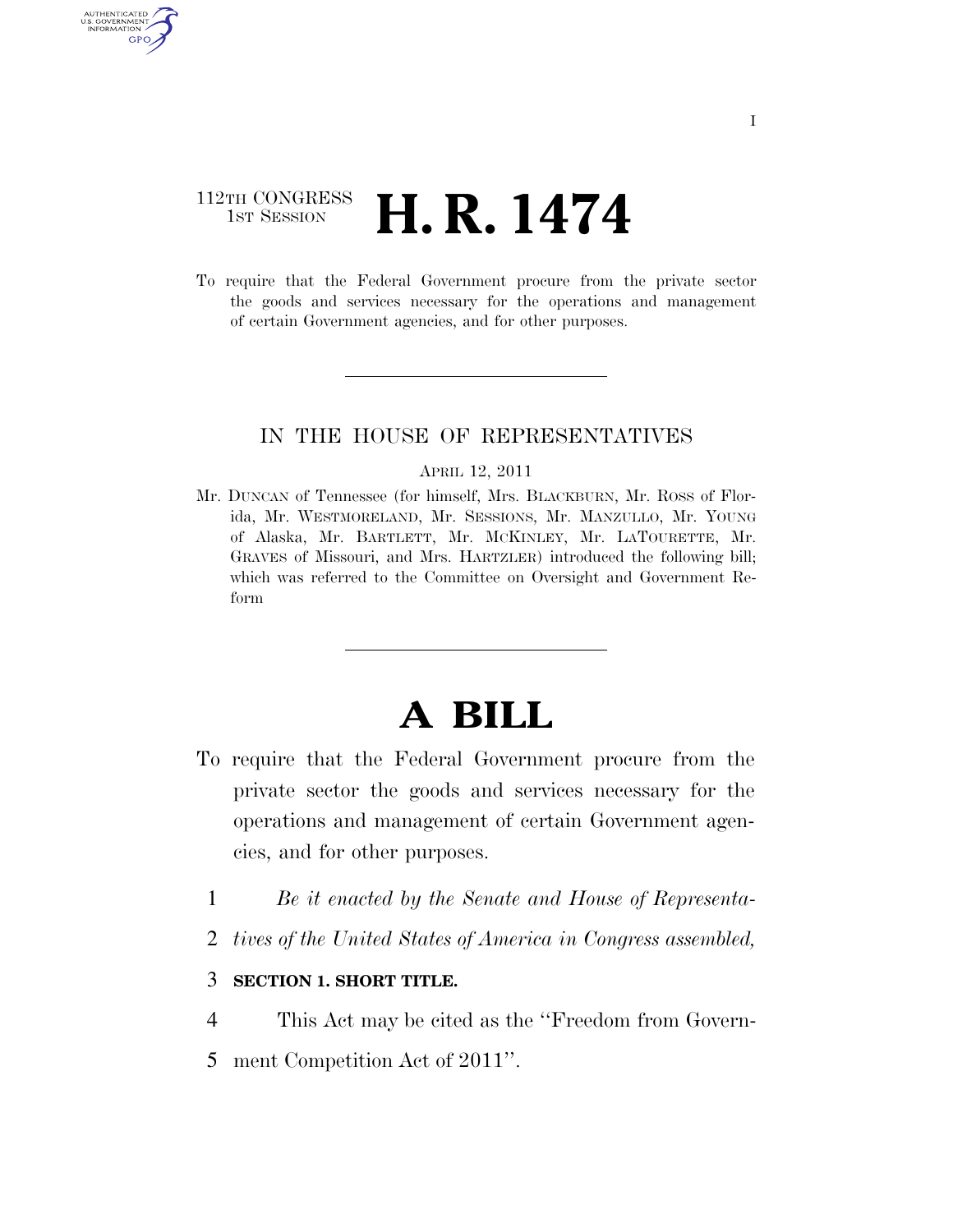## **SEC. 2. FINDINGS.**

| $\overline{2}$ | Congress makes the following findings:                |
|----------------|-------------------------------------------------------|
| 3              | (1) Private sector business concerns, which are       |
| $\overline{4}$ | free to respond to the private or public demands of   |
| 5              | marketplace, constitute the strength of the<br>the    |
| 6              | United States economic system.                        |
| 7              | (2) Competitive private enterprises are the most      |
| 8              | productive, efficient, and effective sources of goods |
| 9              | and services.                                         |
| 10             | (3) Unfair government competition with the pri-       |
| 11             | vate sector of the economy is detrimental to the      |
| 12             | United States economic system.                        |
| 13             | (4) Unfair government competition with the pri-       |
| 14             | vate sector of the economy is at an unacceptably      |
| 15             | high level, both in scope and in dollar volume.       |
| 16             | (5) Current law and policy have failed to ad-         |
| 17             | dress adequately the problem of unfair government     |
| 18             | competition with the private sector of the economy.   |
| 19             | (6) It is in the public interest that the Federal     |
| 20             | Government establish a consistent policy to rely on   |
| 21             | the private sector of the economy to provide goods    |
| 22             | and services necessary for or beneficial to the oper- |
| 23             | ation and management of Federal agencies and to       |
| 24             | avoid unfair government competition with the pri-     |
| 25             | vate sector of the economy.                           |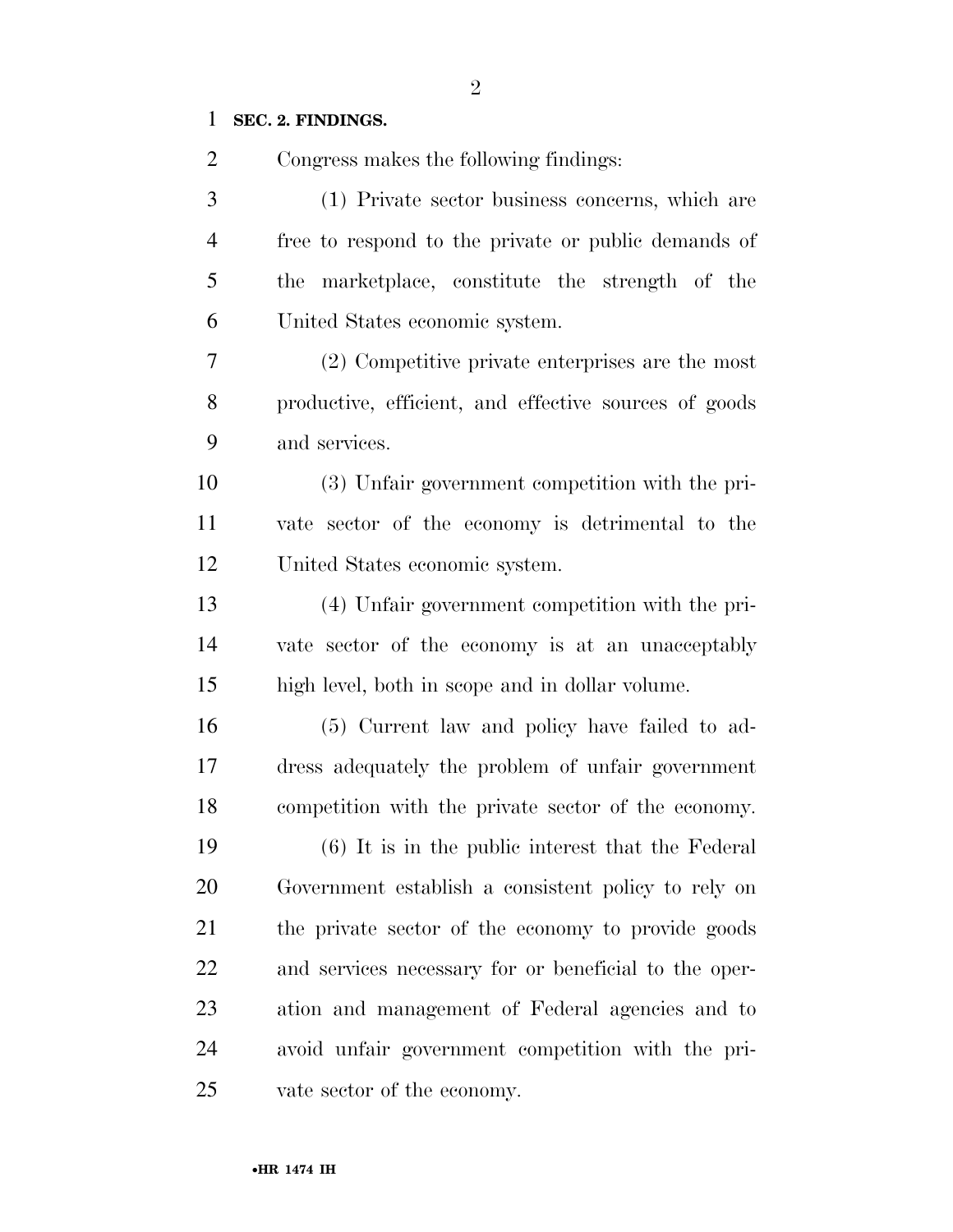# **SEC. 3. DEFINITIONS.**

| $\overline{2}$ | In this Act, the term "agency" means—                       |
|----------------|-------------------------------------------------------------|
| 3              | (1) an executive department as defined by sec-              |
| $\overline{4}$ | tion 101 of title 5, United States Code;                    |
| 5              | $(2)$ a military department as defined by section           |
| 6              | 102 of such title; and                                      |
| 7              | (3) an independent establishment as defined by              |
| $8\,$          | section $104(l)$ of such title.                             |
| 9              | SEC. 4. PROCUREMENT FROM PRIVATE SOURCES.                   |
| 10             | (a) POLICY.—In the process of governing, the Fed-           |
| 11             | eral Government should not compete with its citizens. The   |
| 12             | competitive enterprise system, characterized by individual  |
| 13             | freedom and initiative, is the primary source of national   |
| 14             | economic strength. In recognition of this principle, it has |
| 15             | been and continues to be the general policy of the Federal  |
| 16             | Government-                                                 |
| 17             | (1) to rely on commercial sources to supply the             |
| 18             | products and services the Government needs;                 |
| 19             | $(2)$ to refrain from providing a product or serv-          |
| 20             | ice if the product or service can be procured more          |
| 21             | economically from a commercial source; and                  |
| 22             | (3) to utilize Federal employees to perform in-             |
| 23             | herently governmental functions (as that term is de-        |
| 24             | fined in section 5 of the Federal Activities Inventory      |
| 25             | Reform Act of 1998 (Public Law 105–270; 112                 |
| 26             | Stat. 2384)).                                               |
|                | •HR 1474 IH                                                 |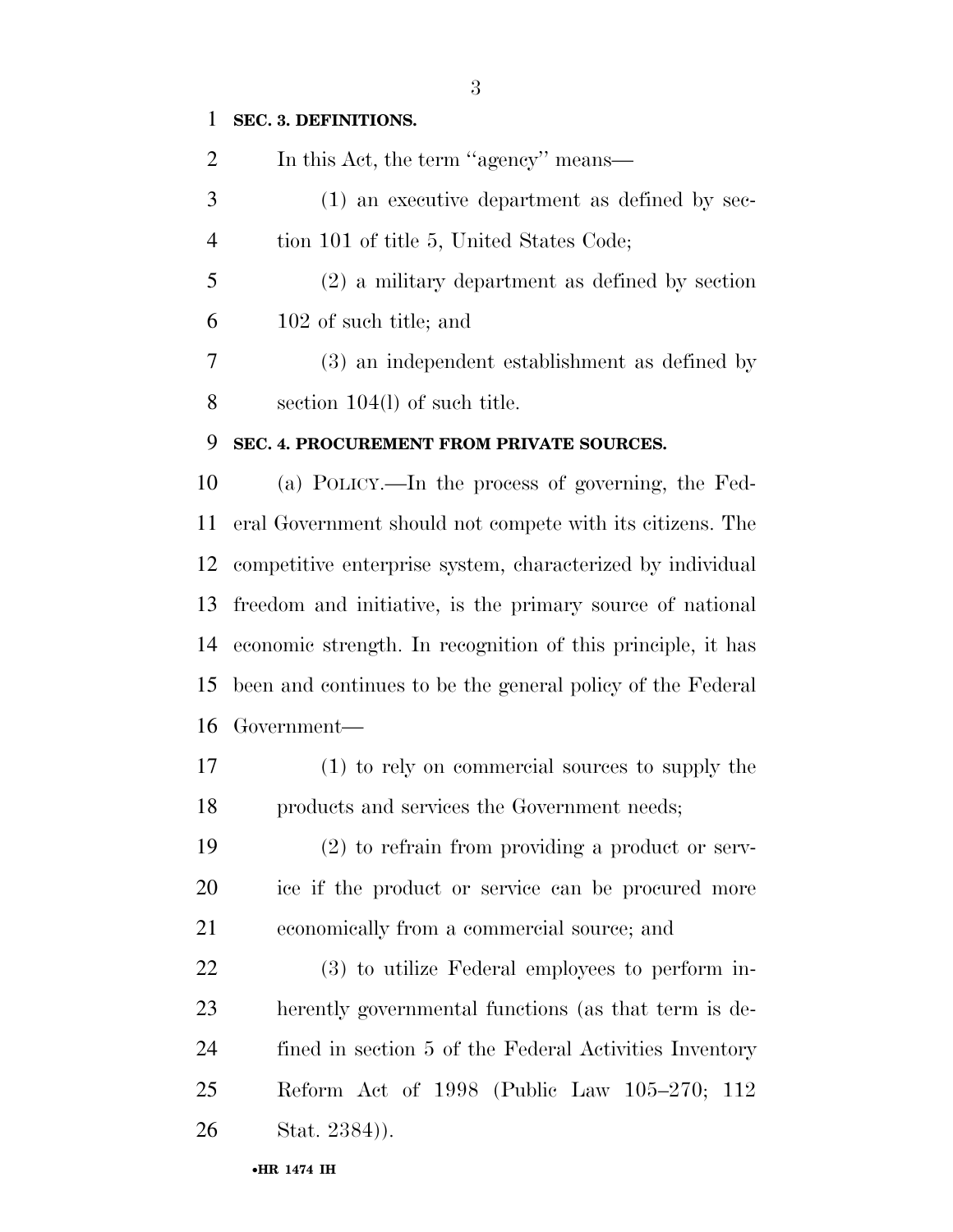(b) GENERAL RULE.—Except as provided in sub- section (c) and notwithstanding any other provision of law, each agency shall obtain all goods and services necessary for or beneficial to the accomplishment of its authorized functions by procurement from private sources.

 (c) EXEMPTIONS.—Subsection (b) shall not apply to an agency with respect to goods or services if—

 (1) the goods or services are required by law to be produced or performed, respectively, by the agen-cy; or

 (2) the head of the agency determines and cer- tifies to Congress in accordance with regulations promulgated by the Director of the Office of Man-agement and Budget that—

 (A) Federal Government production, man- ufacture, or provision of a good or service is necessary for the national defense or homeland security;

 (B) a good or service is so inherently gov- ernmental in nature that it is in the public in- terest to require production or performance, re-spectively, by Government employees; or

23 (C) there is no private source capable of providing the good or service.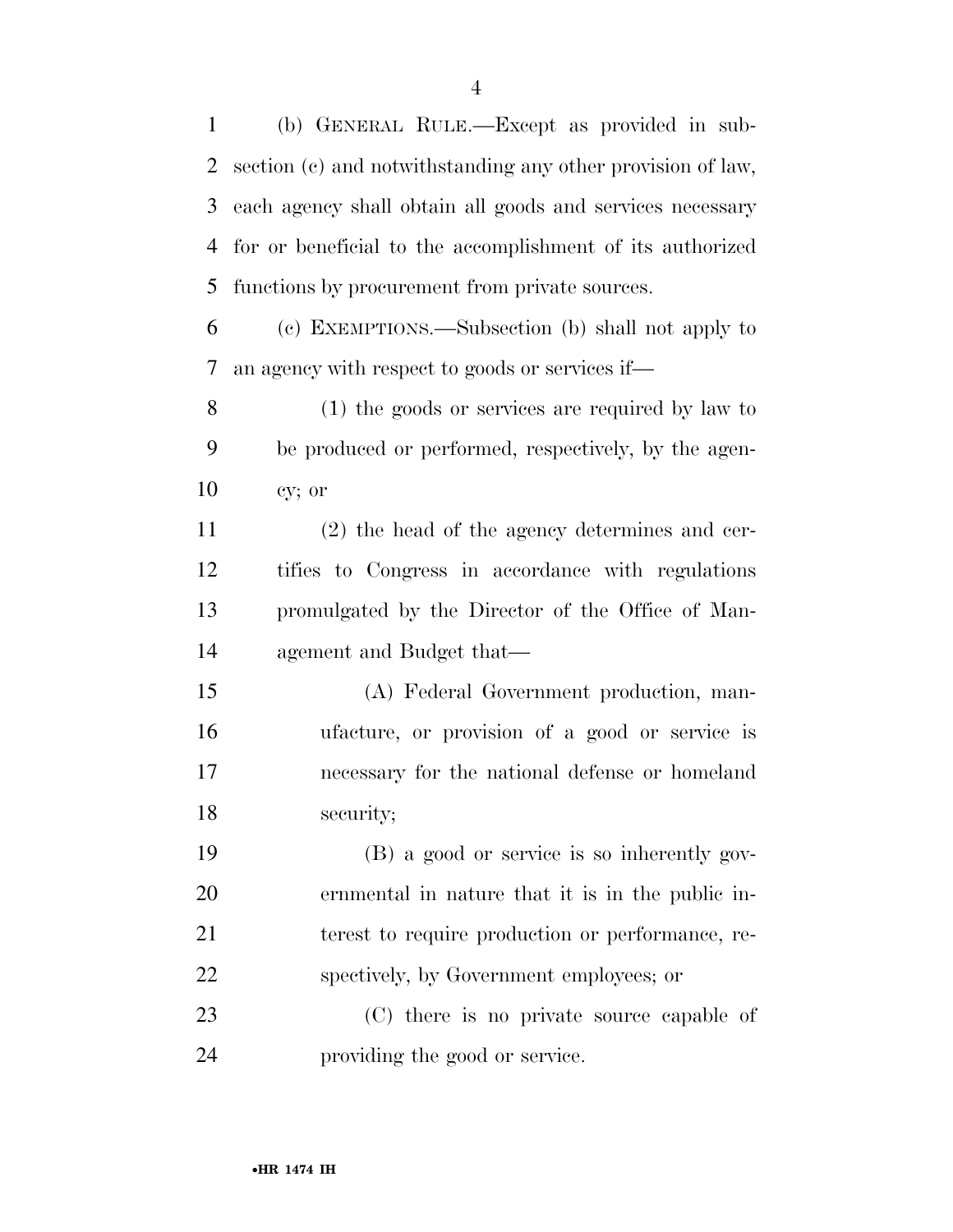(d) METHOD OF PROCUREMENT.—The provision of goods and services not exempt by subsection (c)(1) or (c)(2) shall be performed by an entity in the private sector through—

 (1) the divestiture of Federal involvement in the provision of a good or service;

 (2) the award of a contract to an entity in the private sector, using competitive procedures, as de- fined in section 152 of title 41, United States Code, and section 2302 of title 10, United States Code; or

 (3) conducting a public-private competitive sourcing analysis in accordance with the procedures established by the Office of Management and Budg- et and determining that using the assets, facilities, and performance of the private sector is in the best interest of the United States and that production or performance, respectively, by the private sector pro-vides the best value to the taxpayer.

 (e) CONTRACTED ACTIVITIES.—The head of an agen- cy may utilize Federal employees to provide goods or serv- ices previously provided by an entity in the private sector upon completion of a public-private competitive sourcing analysis described in subsection (d)(3), and after making a determination that the provision of such goods or serv-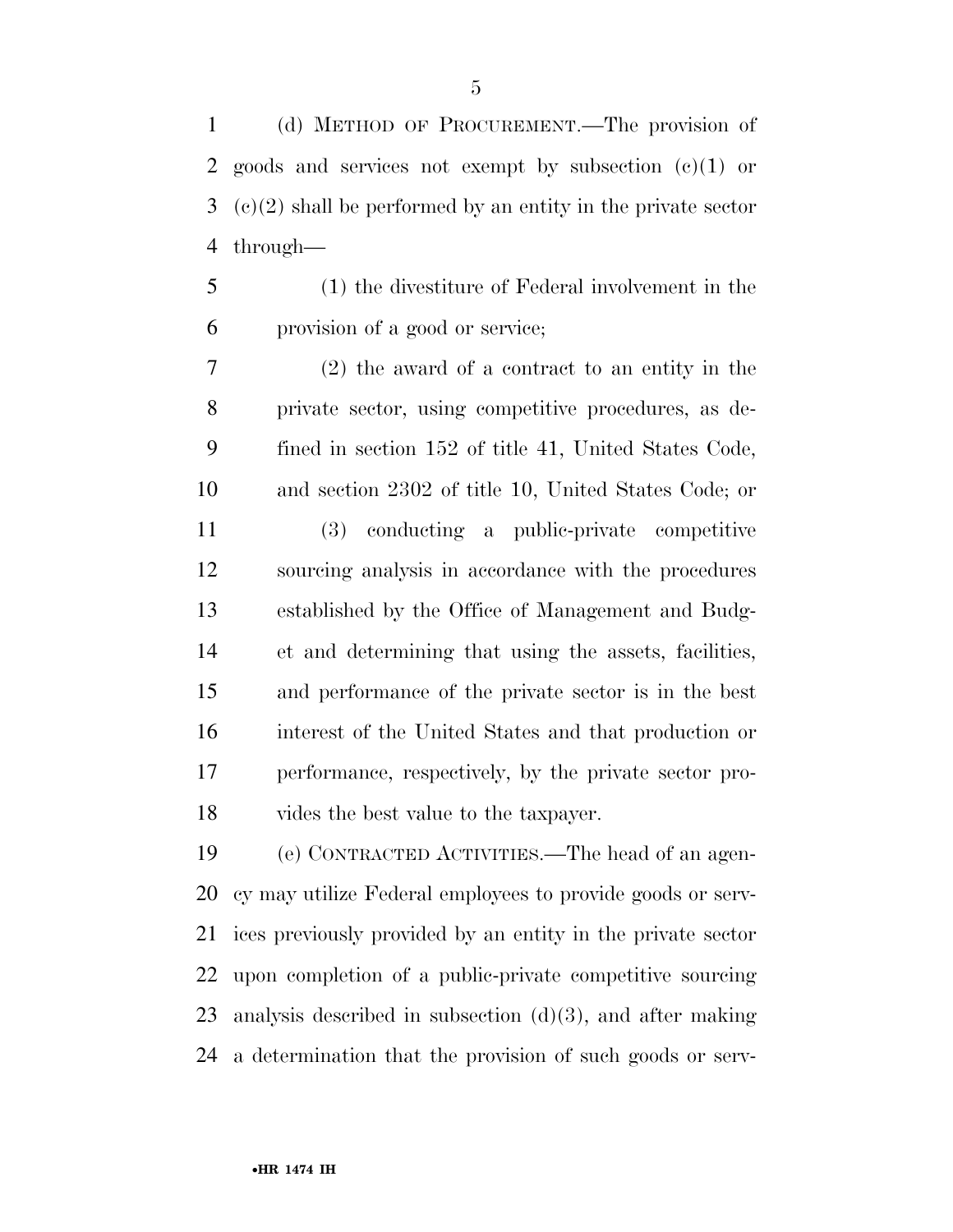ices by Federal employees provides the best value to the taxpayer.

 (f) REGULATIONS.—The Director of the Office of Management and Budget shall promulgate such regula- tions as the Director considers necessary to carry out this section. In promulgating such regulations, the Director shall assure that any State or territory, or political sub- division of a State or territory, complies with the policy and implements the requirements of this section when ex-pending Federal funds.

#### **SEC. 5. STUDY AND REPORT.**

 The Director of the Office of Management and Budg- et, in conjunction with the Comptroller General of the United States, shall carry out a study to evaluate the ac- tivities carried out in each agency, including those identi- fied as commercial and inherently governmental in nature in the inventory prepared pursuant to the Federal Activi- ties Inventory Reform Act (Public Law 105–270; 31 U.S.C. 501 note) and shall transmit a report to the Con- gress prior to June 30 of each year. The report shall in-clude—

 (1) an evaluation of the justification for ex-empting activities pursuant to section 4(c); and

 (2) a schedule for the transfer of commercial activities to the private sector, pursuant to section